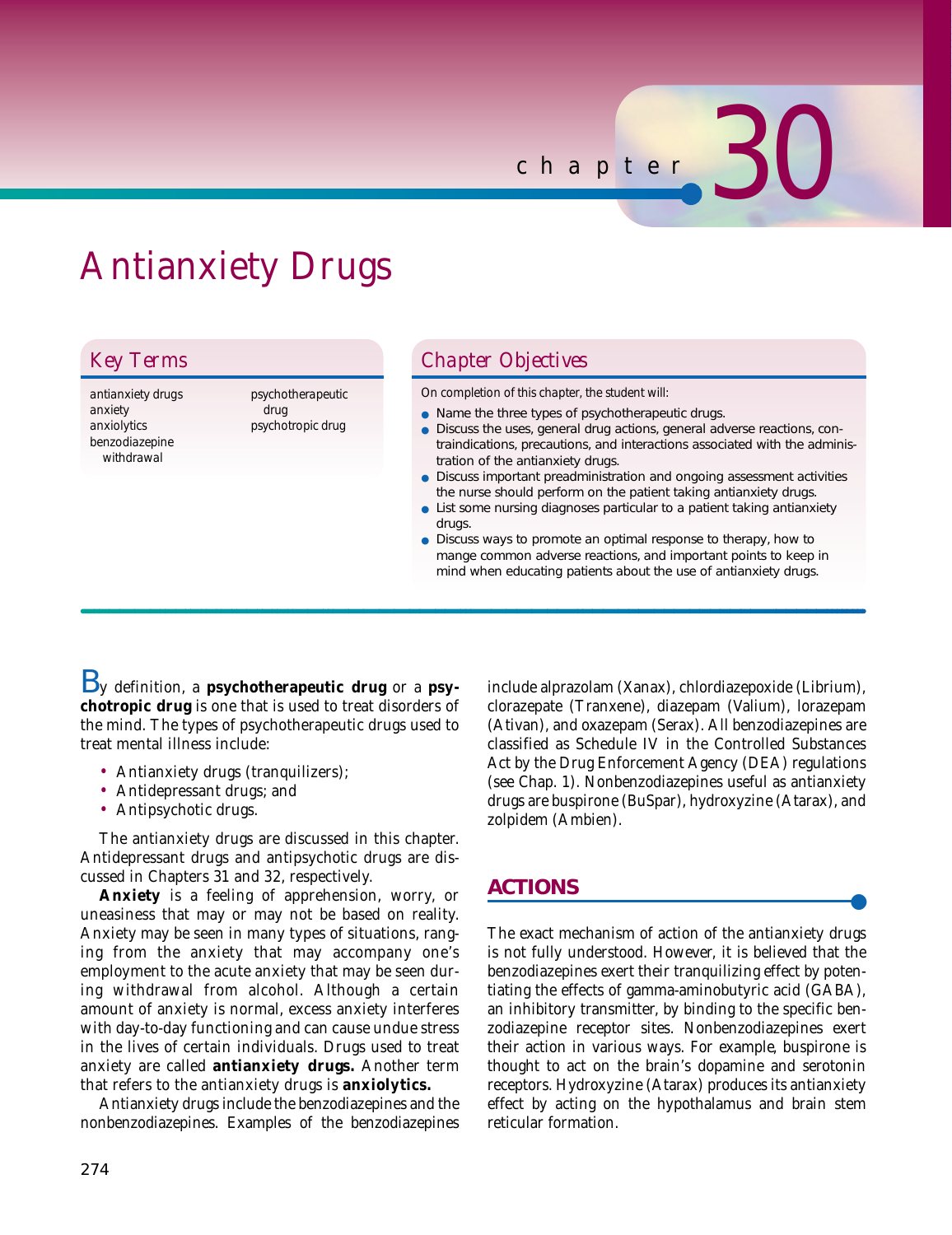# **USES** ●

Antianxiety drugs are used in the management of anxiety disorders and short-term treatment of the symptoms of anxiety. Long-term use of these drugs is usually not recommended because prolonged therapy can result in drug dependence and serious withdrawal symptoms.

Some of these drugs may have additional uses as sedatives, muscle relaxants, anticonvulsants, and in the treatment of alcohol withdrawal. For example, clorazepate (Tranxene) and diazepam (Valium) are used as anticonvulsants (see Chap. 28). Additional uses of the individual antianxiety drugs are given in the Summary Drug Table: Antianxiety Drugs.

# **ADVERSE REACTIONS** ●

Transient, mild drowsiness is commonly seen during the first few days of treatment with antianxiety drugs. Discontinuation of therapy because of the undesirable effects of the antianxiety agent is rare. Depending on the severity of anxiety or other circumstances, it may be desirable to allow some degree of sedation to occur during early therapy. Other adverse reactions include lethargy, apathy, fatigue, disorientation, anger, restlessness, constipation, diarrhea, dry mouth, nausea, visual disturbances, and incontinence. Some adverse reactions may be seen only when higher dosages are used.

### **GENERIC NAME TRADE NAME\*** USES ADVERSE REACTIONS DOSAGE RANGES *Benzodiazepines* alprazolam Xanax, *generic* Anxiety disorders, Transient mild drowsiness, 0.25–0.5 mg PO TID, *al-prah-zoe-lam* short-term relief of sedation, nausea, depression, may be increased anxiety lethargy, apathy, confusion, to 4 mg/d in divided constipation, diarrhea, and doses dry mouth, incontinence, visual disturbances chlordiazepoxide Librium, Anxiety disorders, Transient mild drowsiness, Anxiety: 5-25 mg *klor*-*dye*-*az*-*e-* Libritabs, short-term relief of sedation, nausea, depression, PO 3 or 4 times/d, *pox'-ide* generic anxiety, acute lethargy, apathy, confusion, alcohol withdrawal constipation, diarrhea, then 25–50 mg IM,<br>dry mouth, incontinence, the M 3 or 4 times/d; acute dry mouth, incontinence, visual disturbances alcohol withdrawal: up to 300 mg/d PO in divided doses, 50–100 mg IM, IV may repeat in 2–4h clorazepate Tranxene SD, Anxiety disorders, Transient mild drowsiness, 7.5–60 mg PO in *klor*-*az'*-*eh*-*pate* Tranxene T, short-term relief of sedation, nausea, divided doses anxiety, acute depression, lethargy, anxiety, acute dose, alcohol withdrawal apathy, confusion, T.5 mg PO TID) constipation, diarrhea, dry mouth, incontinence, visual disturbances diazepam Valium, Anxiety disorders, Transient mild drowsiness, Individualize *dye*-*az'*-*e*-*pam generic* short-term relief of sedation, nausea, depression, dosage: 2–10 mg anxiety, acute lethargy, apathy, confusion, PO 2-4 times/d alcohol withdrawal, constipation, diarrhea, (15-30 mg/d), anticonvulsant, dry mouth, incontinence, 2–10 mg IM or IV; preoperative muscle visual disturbances may repeat in 3–4h relaxant is a state of the state of the state of the state of the state of the state of the state of the state halazepam Paxipam Anxiety disorders, Transient mild drowsiness, 20-40 mg PO *hal-az'-e-pam* short-term relief of sedation, nausea, 3-4 times/d; increase anxiety anxiety depression, lethargy, anxiety depression, lethargy, apathy, confusion, to need and tolerance constipation, diarrhea, dry mouth, incontinence, visual disturbances **SUMMARY DRUG TABLE ANTIANXIETY DRUGS**

*(continued)*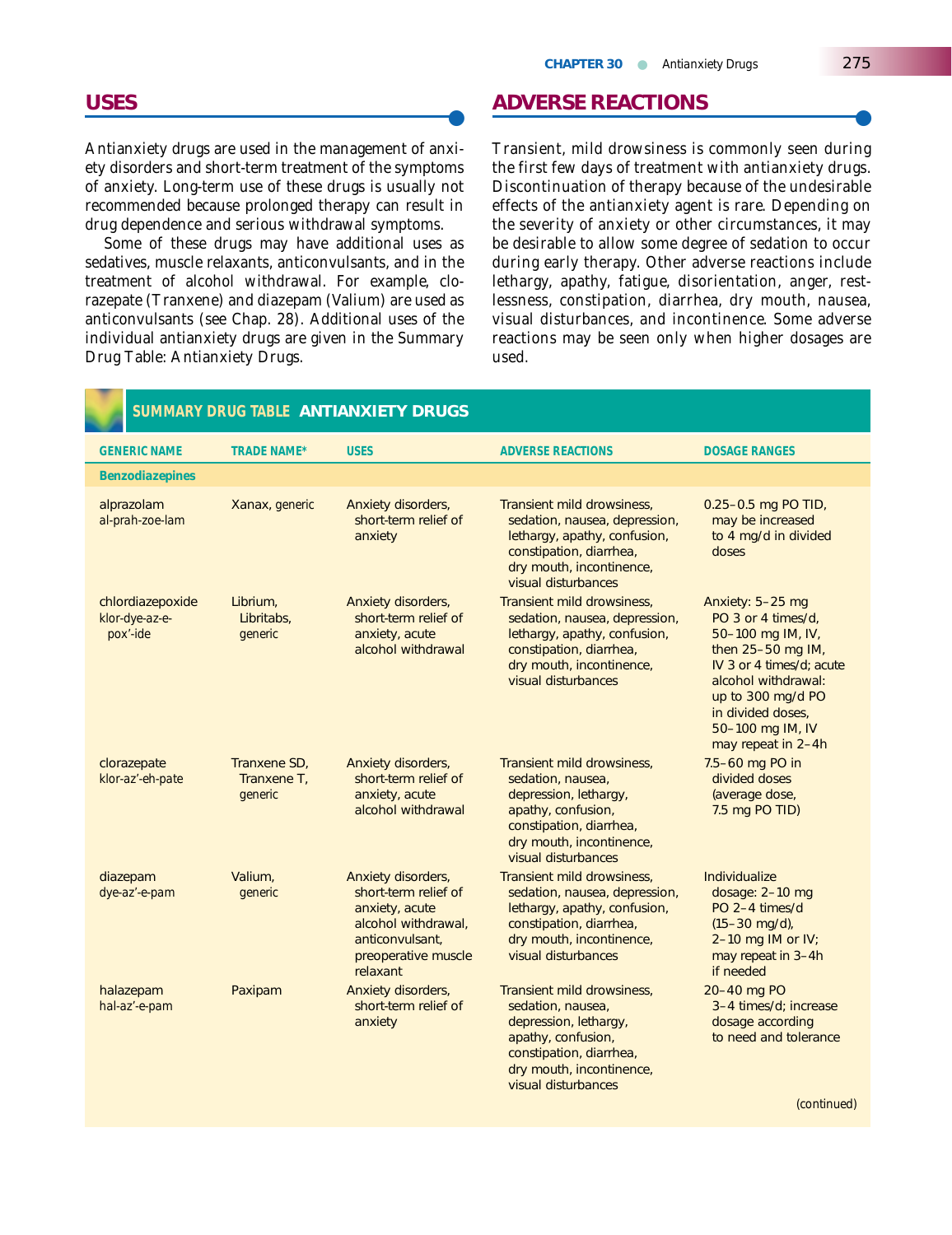## **SUMMARY DRUG TABLE ANTIANXIETY DRUGS** *(Continued )*

| <b>GENERIC NAME</b>                                               | <b>TRADE NAME*</b>              | <b>USES</b>                                                                                                            | <b>ADVERSE REACTIONS</b>                                                                                                                                                     | <b>DOSAGE RANGES</b>                                                                                     |
|-------------------------------------------------------------------|---------------------------------|------------------------------------------------------------------------------------------------------------------------|------------------------------------------------------------------------------------------------------------------------------------------------------------------------------|----------------------------------------------------------------------------------------------------------|
| lorazepam<br>lor-a'-ze-pam                                        | Ativan,<br>generic              | Anxiety disorders,<br>short-term relief<br>of anxiety                                                                  | Transient mild drowsiness,<br>sedation, nausea,<br>depression, lethargy,<br>apathy, confusion,<br>constipation, diarrhea,<br>dry mouth, incontinence,<br>visual disturbances | $1-10$ mg/d PO in<br>divided doses:<br>up to 4 mg IM, IV                                                 |
| oxazepam<br>ox-a'-ze-pam                                          | Serax,<br>generic               | Anxiety disorders,<br>short-term relief<br>of anxiety                                                                  | Transient mild drowsiness.<br>sedation, nausea, depression,<br>lethargy, apathy, confusion,<br>constipation, diarrhea,<br>dry mouth, incontinence,<br>visual disturbances    | 10-30 mg PO<br>3-4 times/d                                                                               |
| Nonbenzodiazepine                                                 |                                 |                                                                                                                        |                                                                                                                                                                              |                                                                                                          |
| buspirone<br>hydrochloride<br>byoo-spye-rone                      | <b>BuSpar</b>                   | Anxiety disorders,<br>short-term relief of<br>anxiety                                                                  | Dizziness, nausea, headache,<br>nervousness, light-headedness,<br>excitement                                                                                                 | 15-60 mg/d PO<br>in divided doses                                                                        |
| hydroxyzine<br>high-drox'-ih-zeen                                 | Atarax,<br>Vistaril,<br>generic | Symptomatic relief of<br>anxiety and tension<br>associated with<br>psychoneurosis, pruritus,<br>premedication sedative | Dry mouth, transitory<br>drowsiness, involuntary<br>motor activity                                                                                                           | 25-100 mg PO QID,<br>$50 - 100$ mg<br>IM $q4-6h$ PRN;<br>premedication:<br>50-100 mg PO,<br>25-100 mg IM |
| meprobamate<br>me-pro-ba'-mate                                    | Equanil,<br>Miltown.<br>generic | Anxiety disorders,<br>short-term relief<br>of anxiety                                                                  | Drowsiness, ataxia, nausea,<br>dizziness, slurred speech,<br>headache, weakness,<br>vomiting, diarrhea                                                                       | 1.2-1.6 g/d PO in<br>$3-4$ doses                                                                         |
| *The term generic indicates the drug is available in generic form |                                 |                                                                                                                        |                                                                                                                                                                              |                                                                                                          |

cates the drug is available in generic form

# **Dependence**

Long-term use of antianxiety drugs may result in physical drug dependence (addiction) and tolerance (increasingly larger dosages required to obtain the desired effect). Withdrawal syndrome has occurred after as little as 4 to 6 weeks of therapy with a benzodiazepine. Withdrawal syndrome is more likely to occur when the benzodiazepine is taken for 3 months or more and is abruptly discontinued. The antianxiety drugs must never be discontinued abruptly because withdrawal symptoms, which can be extremely severe, may occur. The onset of withdrawal symptoms is usually within 1 to 10 days after discontinuing the drug, with the duration of withdrawal symptoms from 5 days to 1 month. Symptoms of withdrawal are identified in Display 30-1.

# ❊**Nursing Alert**

*When discontinuing use of an antianxiety drug in patients who have used these drugs for prolonged periods, the physician will prescribe a decrease of dosage gradually for a period of 4 to 8 weeks to avoid the possibility of withdrawal symptoms.*

Some antianxiety drugs, such as buspirone (BuSpar), seem to have less abuse potential and less effect on motor ability and cognition than that of the other antianxiety drugs.

| • Increased anxiety<br>Fatique<br>Hypersomnia<br>• Metallic taste<br>• Concentration difficulties<br>Fatique<br>$\bullet$<br>Headache                                                          |
|------------------------------------------------------------------------------------------------------------------------------------------------------------------------------------------------|
| $\bullet$ Tremors<br>Numbness in the extremities<br><b>Nausea</b><br>• Sweating<br>• Muscle tension and cramps<br>Psychoses<br>• Hallucinations<br>Memory impairment<br>Convulsions (possible) |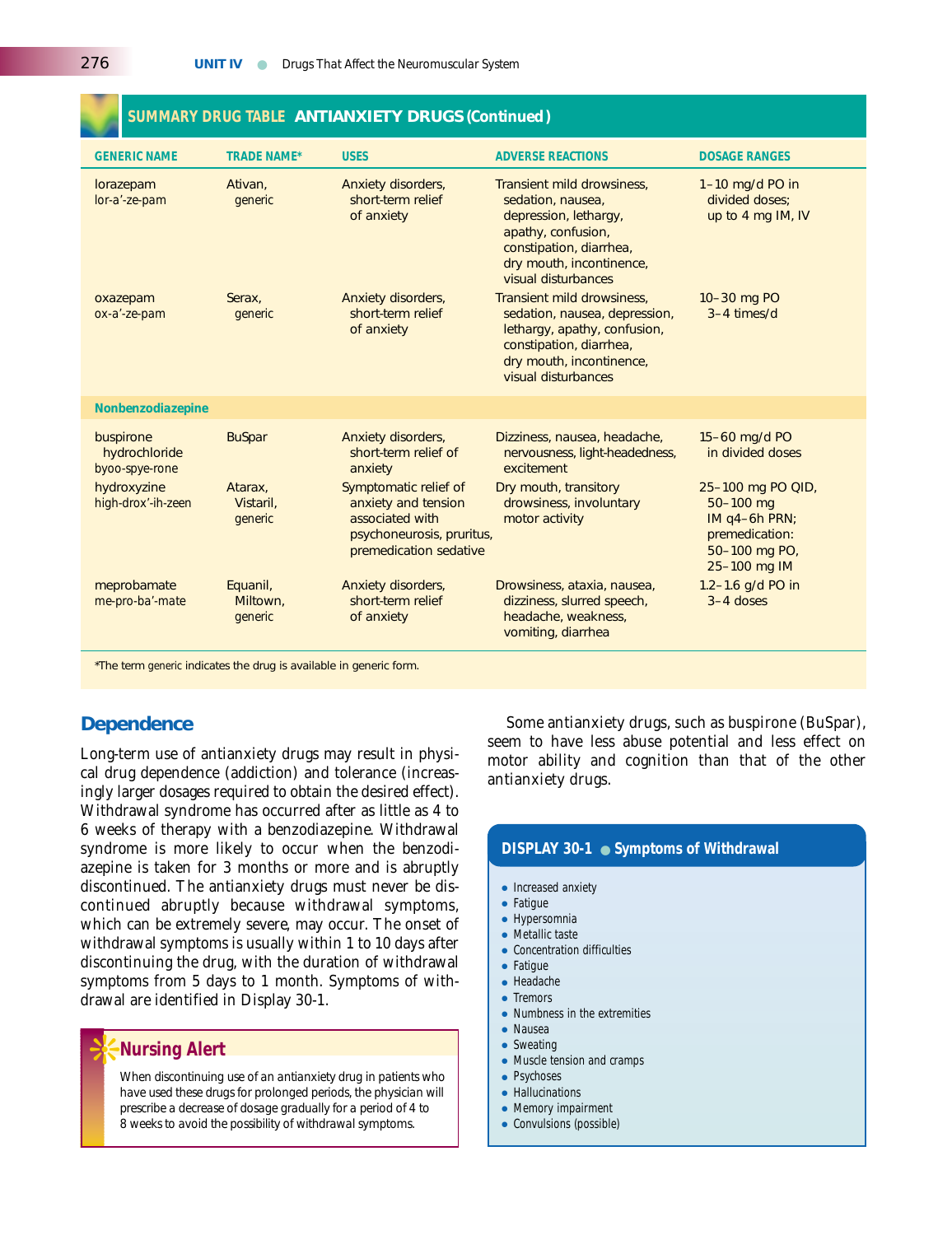# **CONTRAINDICATIONS** ●

The antianxiety drugs are contraindicated in patients with known hypersensitivity, psychoses, acute narrow-angle glaucoma, and shock. These drugs are also contraindicated in patients in a coma or with acute alcoholic intoxication with depression of vital signs.

The benzodiazepines are Pregnancy Category D drugs, and the drug metabolite freely crosses the placenta. Use of these drugs during pregnancy is contraindicated because of the risk of birth defects or neonatal withdrawal syndrome manifested by irritability tremors and respiratory problems. The benzodiazepines are contraindicated during labor because of reports of floppy infant syndrome manifested by sucking difficulties, lethargy, and hypotonia. Lactating women should also avoid the benzodiazepines because of the effect on the infant, who becomes lethargic and loses weight.

# **PRECAUTIONS**

Antianxiety drugs are used cautiously in patients with impaired liver or kidney function and in elderly and debilitated patients. The metabolism of the benzodiazepines is slowed in the liver, increasing the risk of benzodiazepine toxicity. Lorazepam and oxazepam are the only benzodiazepines whose elimination is not significantly affected by liver metabolism. Two nonbenzodiazepines are Pregnancy Category B drugs (buspirone and zolpidem); hydroxyzine is a Pregnancy Category C drug. No adequate studies have been performed in pregnant women. These drugs should be used during pregnancy only when clearly needed and when the potential good would outweigh any harm to the fetus.

# **INTERACTIONS**

Central nervous system (CNS) depressants such as alcohol, narcotic analgesics, tricyclic antidepressants (see Chap. 31), and the antipsychotic drugs (see Chap. 32), increase the sedative effects of the antianxiety drugs. Combination of any of these drugs with the antianxiety drugs is dangerous and can cause serious respiratory depression and profound sedation. Ingestion of alcohol with the antianxiety drugs can cause convulsions and coma.

Buspirone causes less additive CNS depression than do the other antianxiety drugs. However, it is recommended that concurrent use with a CNS depressant be avoided. Buspirone may increase serum digoxin levels, which increases the risk of digitalis toxicity.

# ❁**Herbal Alert: Kava**

*Kava is a popular herbal remedy used to relieve stress, anxiety, and tension; promote sleep; and provide relief from menstrual symptoms. Although the FDA has not made a determination about the ability of kava dietary supplements to provide such benefits, it has issued an alert indicating that the use of kava may cause liver damage. Because kava-containing products have been associated with liverrelated injuries (eg, hepatitis, cirrhosis, and liver failure), the safest use of kava is to take the herb occasionally for episodes of anxiety, rather than on a daily basis. It is important that individuals who use a kava-containing dietary supplement and experience signs of liver disease immediately consult their primary health care provider. Symptoms of liver disease include jaundice, urine with a brownish discoloration, nausea, vomiting, light-colored stools, weakness, and loss of appetite. Adverse effects experienced with the use of dietary supplements should be reported to the FDA's MedWatch program (see Appendix B). Identifying kava-containing products can be difficult. Careful reading of the "Supplement Facts" information on the label may identify kava by any of the following names:*

*Ava Ava pepper Awa Kava root Kava-kava Kew* Piper methysticum *Forst.f.* Piper methysticum *G. Frost.* Piper methysticum *Sakau Tonga Yangona*

# **NURSING PROCESS**

#### ● **The Patient Receiving an Antianxiety Drug**

#### **ASSESSMENT**

#### *Preadministration Assessment*

A patient receiving an antianxiety drug may be treated in the hospital or in an outpatient setting. Before starting therapy for the hospitalized patient, the nurse obtains a complete medical history, including mental status and anxiety level. In the case of mild anxiety, patients may (but sometimes may not) give a reliable history of their illness.

When severe anxiety is present, it is important to obtain the history from a family member or friend. During the time the history is taken, the nurse observes the patient for behavioral symptoms indicating anxiety (eg, psychomotor agitation [extreme restlessness], facial grimaces, tense posture). Physiologic manifestations of anxiety include increased blood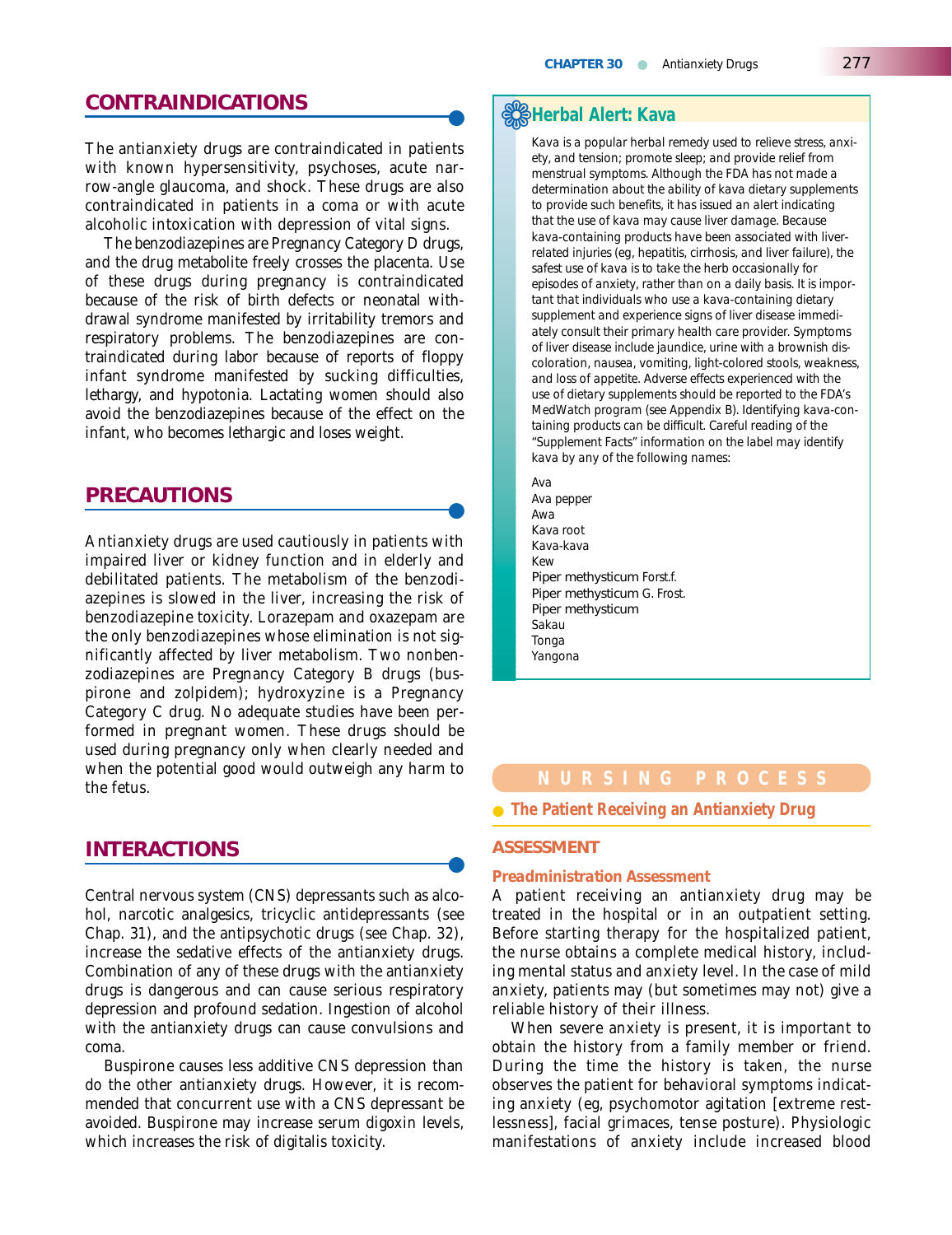pressure and pulse rate, increased rate and depth of respiration, and increased muscle tension. An anxious patient will have cool and pale skin. Physical assessments include the blood pressure on both arms and in a sitting position, pulse, respiratory rate, and weight.

In addition, if possible, the nurse obtains a history of any past drug or alcohol abuse. Individuals with a history of previous abuse are more likely to abuse other drugs, such as the antianxiety drugs. Some patients, such as those with mild anxiety or depression, do not necessarily require inpatient care. These patients are usually seen at periodic intervals in the primary health care provider's office or in a psychiatric outpatient setting. The preadministration assessments of the outpatient are the same as those for the hospitalized patient.

#### *Ongoing Assessment*

An ongoing assessment is important for the patient taking an antianxiety drug. The nurse checks the patient's blood pressure before drug administration. If systolic pressure drops 20 mm Hg, the nurse withholds the drug and notifies the primary health care provider. The nurse periodically monitors the patient's mental status and anxiety level during therapy. The nurse assesses for improvement or worsening of behavioral and physical symptoms identified in the preadministration assessment.

The patient is monitored for adverse reactions. The sedation and drowsiness that sometimes occur with the use of an antianxiety drug may decrease as therapy continues. Prolonged therapy  $(>3-4$  months) may lead to dependence.

When the patient is an outpatient, the nurse observes the patient for a response to therapy at the time of each clinic visit. In some instances, the nurse may question the patient or a family member about the response to therapy. The type of questions asked depends on the patient and the diagnosis and may include questions such as: "How are you feeling," "Do you seem to be less nervous," or "Would you like to tell me how everything is going?" Many times the nurse may need to rephrase questions or direct the conversation toward other subjects until these patients feel comfortable and are able to discuss their therapy.

The nurse can ask the patient or a family member about adverse drug reactions or any other problems occurring during therapy. The nurse then brings these reactions or problems to the attention of the primary health care provider. The nurse documents a general summary of the patient's outward behavior and any complaints or problems in the patient's record. The nurse then compares notations to previous notations and observations.

#### **Nursing Diagnoses Checklist**

- ✓ **Anxiety** related to (individual manifestations)
- ✓ **Risk for Injury** related to an adverse drug reaction (eg, drowsiness or ataxia)

#### **NURSING DIAGNOSES**

Drug-specific nursing diagnoses are highlighted in the Nursing Diagnoses Checklist. Other nursing diagnoses applicable to these drugs are discussed in depth in Chapter 4.

# **PLANNING**

The expected outcomes of the patient may include an optimal response to drug therapy, management of common adverse drug reactions, and a knowledge of and compliance with the prescribed therapeutic regimen.

#### **IMPLEMENTATION**

#### *Promoting an Optimal Response to Therapy*

The antianxiety drugs are not recommended for longterm use. When the antianxiety drugs are used for short periods (1–2 weeks), tolerance, dependence, or withdrawal symptoms usually do not develop. The nurse reports any signs of tolerance or dependence, such as the patient requesting larger doses of drug or increased anxiety and agitation (see Display 30-1).

When the patient is hospitalized, the nurse develops a nursing care plan to meet the patient's individual needs. Vital signs are monitored at frequent intervals, usually 3 to 4 times daily. In some instances, such as when hypotensive episodes occur, the vital signs are taken more often. The nurse reports any significant change in the vital signs to the primary health care provider.

Parenteral administration is indicated primarily in acute states. When these drugs are given intramuscularly, the nurse gives them in a large muscle mass, such as the gluteus muscle. The nurse observes the patient closely for at least 3 hours after parenteral administration. The patient is kept lying down (when possible) for 30 minutes to 3 hours after the drug is given.

# ❄**Gerontologic Alert**

*Parenteral (IV or IM) administration to older adults, the debilitated, and those with limited pulmonary reserve requires that the nurse exert extreme care because the patient may experience apnea and cardiac arrest. Resuscitative equipment should be readily available during parenteral (particularly IV) administration.*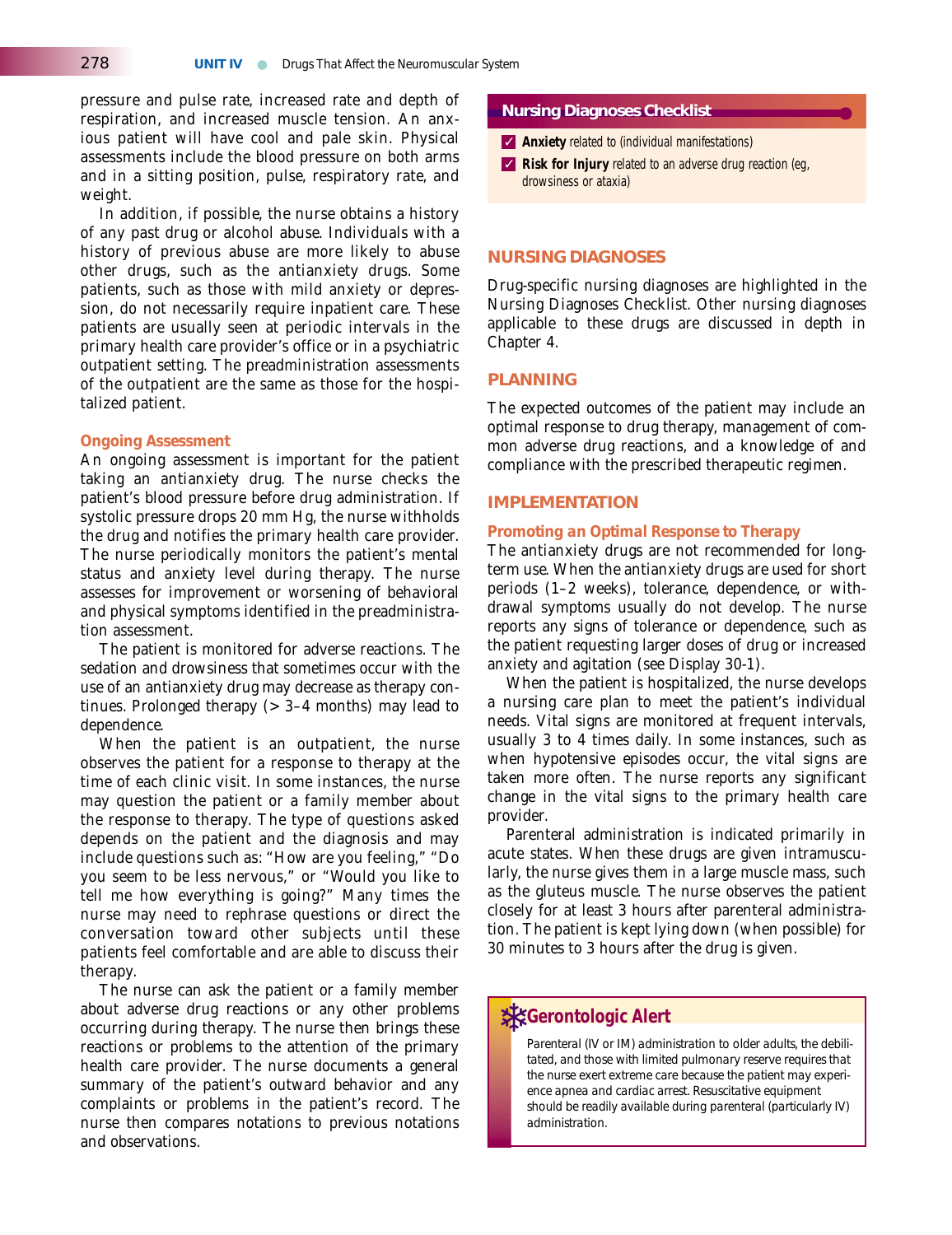The nurse may administer oral antianxiety drugs with food or meals to decrease the possibility of gastrointestinal upset. However, the nurse should use great care when administering these drugs orally because some patients have difficulty swallowing (due to a dry mouth or other causes). The patient may chew sugarless gum, suck on hard candy, or take frequent sips of water to reduce discomfort from dry mouth.

# ❄**Gerontologic Alert**

*Benzodiazepines are excreted more slowly in older adults, causing a prolonged drug effect. The drugs may accumulate in the blood, resulting in an increase in adverse reactions or toxicity. For this reason, the initial dose should be small, and the nurse should increase dosages gradually until a therapeutic response is obtained.* 

However, lorazepam and oxazepam are relatively safe for older adults when given in normal dosages. Buspirone (BuSpar) also is a safe choice for older adults with anxiety because it does not cause excessive sedation, and the risk of falling is not as great. Before buspirone therapy is begun, benzodiazepines and sedatives and hypnotics are gradually withdrawn. Buspirone, unlike most of the benzodiazepines, must be taken regularly and is not effective on an as-needed basis.

# *Monitoring and Managing Adverse Drug Reactions*

During initial therapy the nurse observes the patient closely for adverse drug reactions. Some adverse reactions, such as dry mouth, episodes of postural hypotension, and drowsiness, may need to be tolerated because drug therapy must continue. Nursing interventions to relieve some of these reactions may include offering frequent sips of water, assisting the patient out of the bed or chair, and supervising all ambulatory activities. The nurse should provide total assistance with activities of daily living to the patient experiencing extreme sedation, including help with eating, dressing, and ambulating.

# ❊**Nursing Alert**

*Benzodiazepine withdrawal may occur when use of the antianxiety drugs is abruptly discontinued after 3 to 4 months of therapy. Occasionally, withdrawal symptoms may occur after as little as 4 to 6 weeks of therapy. Symptoms of benzodiazepine withdrawal include increased anxiety, concentration difficulties, tremor, and sensory disturbances, such as paresthesias, photophobia, hypersomnia, and metallic taste. To help prevent withdrawal symptoms, the nurse must make sure the dosage of the benzodiazepine is gradually decreased over a period of time, usually 4 to 6 weeks.*

Although rare, benzodiazepine toxicity may occur from an overdose of the drug. Benzodiazepine toxicity causes sedation, respiratory depression, and coma. Flumazenil (Romazicon) is an antidote (antagonist) for benzodiazepine toxicity and acts to reverse the sedation, respiratory depression, and coma within 6 to 10 minutes after intravenous administration. The dosage is individualized based on the patient's response, with most patients responding to doses of 0.6 to 1 mg. However, the drug's action is short, and additional doses may be needed. Adverse reactions of flumazenil include agitation, confusion, seizures, and in some cases, symptoms of benzodiazepine withdrawal. Adverse reactions of flumazenil related to the symptoms of benzodiazepine withdrawal are relieved by the administration of the benzodiazepine.

#### *Educating the Patient and Family*

The nurse evaluates the patient's ability to assume responsibility for taking drugs at home. The nurse explains any adverse reactions that may occur with a specific antianxiety drug and encourages the patient or family members to contact the primary health care provider immediately if a serious drug reaction occurs.

The nurse should include the following points in a teaching plan for the patient or family member:

- Take the drug exactly as directed. Do not increase, decrease, or omit a dose or discontinue use of this drug unless directed to do so by the primary health care provider.
- Do not discontinue use of the drug abruptly because withdrawal symptoms may occur.
- Do not drive or perform other hazardous tasks if drowsiness occurs.
- Do not take any nonprescription drug unless use of a specific drug has been approved by the primary health care provider.
- Inform physicians, dentists, and other health care providers of therapy with this drug.
- Do not drink alcoholic beverages unless approval is obtained from the primary health care provider.
- If dizziness occurs when changing position, rise slowly when getting out of bed or a chair. If dizziness is severe, always have help when changing positions.
- If dryness of the mouth occurs, relieve it by taking frequent sips of water, sucking on hard candy, or chewing gum (preferably sugarless).
- If constipation occurs, relieve it by eating foods high in fiber, increasing fluid intake, and exercising if condition permits.
- Keep all appointments with the primary health care provider because close monitoring of therapy is essential.
- Report any unusual changes or physical effects to the primary health care provider.